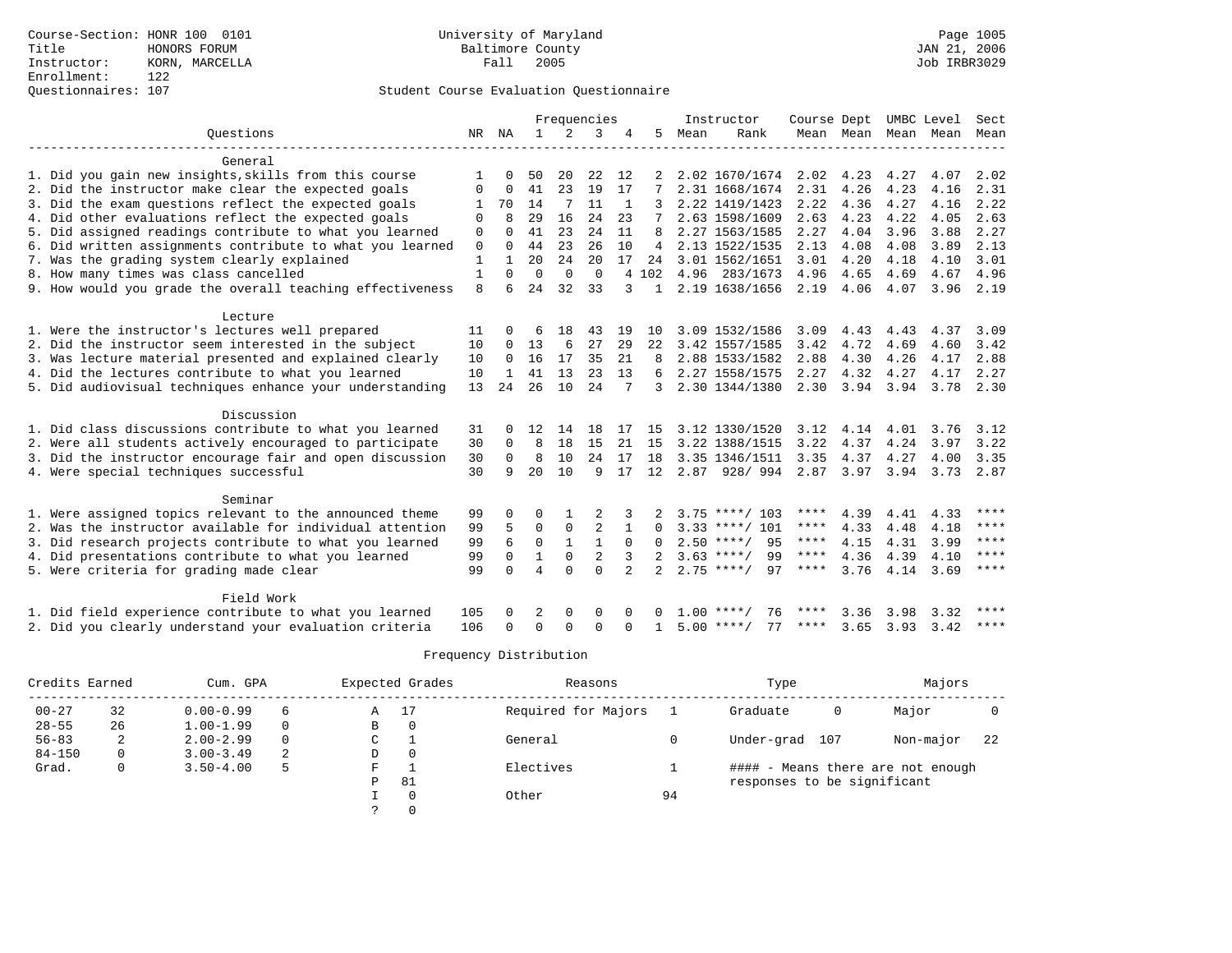|                |                     |              |                                        |                         |                                      |              |      |          |                                                                                                                                                                                                                                                                                                              |                                                  |                                                         |                                                | Sect                                       |
|----------------|---------------------|--------------|----------------------------------------|-------------------------|--------------------------------------|--------------|------|----------|--------------------------------------------------------------------------------------------------------------------------------------------------------------------------------------------------------------------------------------------------------------------------------------------------------------|--------------------------------------------------|---------------------------------------------------------|------------------------------------------------|--------------------------------------------|
| NR             | ΝA                  |              | 2                                      | 3                       |                                      | 5            | Mean | Rank     |                                                                                                                                                                                                                                                                                                              |                                                  |                                                         |                                                | Mean                                       |
|                |                     |              |                                        |                         |                                      |              |      |          |                                                                                                                                                                                                                                                                                                              |                                                  |                                                         |                                                |                                            |
| ∩              |                     |              |                                        |                         |                                      |              |      |          | 4.08                                                                                                                                                                                                                                                                                                         | 4.23                                             | 4.27                                                    | 4.32                                           | 4.08                                       |
| 0              | $\Omega$            |              |                                        | 3                       | 4                                    | 4            |      |          | 3.69                                                                                                                                                                                                                                                                                                         | 4.26                                             | 4.23                                                    | 4.26                                           | 3.69                                       |
| $\Omega$       | 3                   | $\mathbf{1}$ |                                        | 4                       |                                      |              |      |          | 3.20                                                                                                                                                                                                                                                                                                         | 4.36                                             | 4.27                                                    | 4.36                                           | 3.20                                       |
| $\Omega$       |                     | $\cap$       |                                        |                         |                                      |              |      |          | 3.69                                                                                                                                                                                                                                                                                                         | 4.23                                             | 4.22                                                    | 4.23                                           | 3.69                                       |
| 0              | $\cap$              | $\Omega$     | $\Omega$                               | $\Omega$                |                                      | 10           | 4.77 |          | 4.77                                                                                                                                                                                                                                                                                                         | 4.04                                             |                                                         | 3.91                                           | 4.77                                       |
| $\mathbf 0$    | $\Omega$            | $\Omega$     |                                        |                         |                                      |              | 4.08 | 840/1535 | 4.08                                                                                                                                                                                                                                                                                                         | 4.08                                             | 4.08                                                    | 4.03                                           | 4.08                                       |
|                | $\cap$              |              |                                        |                         | 4                                    |              |      |          |                                                                                                                                                                                                                                                                                                              |                                                  |                                                         |                                                | 2.92                                       |
| $\Omega$       |                     |              |                                        |                         | 4                                    |              |      |          |                                                                                                                                                                                                                                                                                                              |                                                  |                                                         |                                                | 4.69                                       |
|                |                     |              |                                        |                         |                                      |              |      |          |                                                                                                                                                                                                                                                                                                              |                                                  |                                                         |                                                | 3.92                                       |
|                |                     |              |                                        |                         |                                      |              |      |          |                                                                                                                                                                                                                                                                                                              |                                                  |                                                         |                                                |                                            |
| 2              |                     | O            |                                        |                         |                                      |              |      |          | 4.18                                                                                                                                                                                                                                                                                                         | 4.43                                             | 4.43                                                    | 4.48                                           | 4.18                                       |
| 2              | $\Omega$            | $\Omega$     | $\Omega$                               | $\Omega$                |                                      | 9            | 4.82 | 786/1585 | 4.82                                                                                                                                                                                                                                                                                                         | 4.72                                             | 4.69                                                    | 4.76                                           | 4.82                                       |
| 2              | $\Omega$            | $\mathbf 0$  | $\mathbf 0$                            | $\overline{2}$          | 6                                    | 3            |      |          | 4.09                                                                                                                                                                                                                                                                                                         | 4.30                                             | 4.26                                                    | 4.35                                           | 4.09                                       |
| 2              | $\Omega$            | $\Omega$     | $\Omega$                               | 3                       | 4                                    |              |      |          | 4.09                                                                                                                                                                                                                                                                                                         | 4.32                                             | 4.27                                                    | 4.39                                           | 4.09                                       |
| $\overline{a}$ | $\Omega$            | $\Omega$     |                                        | $\overline{A}$          |                                      |              |      |          |                                                                                                                                                                                                                                                                                                              |                                                  | 3.94                                                    | 4.03                                           | 3.64                                       |
|                |                     |              |                                        |                         |                                      |              |      |          |                                                                                                                                                                                                                                                                                                              |                                                  |                                                         |                                                |                                            |
|                |                     | ∩            | $\Omega$                               |                         |                                      | 4            | 4.50 | 397/1520 | 4.50                                                                                                                                                                                                                                                                                                         | 4.14                                             | 4.01                                                    | 4.03                                           | 4.50                                       |
| 7              | $\mathbf 0$         | $\mathbf 0$  | 0                                      |                         |                                      |              | 4.17 | 960/1515 | 4.17                                                                                                                                                                                                                                                                                                         | 4.37                                             | 4.24                                                    | 4.28                                           | 4.17                                       |
| 7              | $\Omega$            | $\Omega$     | $\Omega$                               | $\overline{2}$          | 2                                    | 2            |      |          | 4.00                                                                                                                                                                                                                                                                                                         | 4.37                                             | 4.27                                                    | 4.28                                           | 4.00                                       |
| 7              |                     | $\Omega$     | $\cap$                                 | $\overline{4}$          | $\Omega$                             | $\mathbf{1}$ | 3.40 |          | 3.40                                                                                                                                                                                                                                                                                                         | 3.97                                             | 3.94                                                    | 3.98                                           | 3.40                                       |
|                |                     |              |                                        |                         |                                      |              |      |          |                                                                                                                                                                                                                                                                                                              |                                                  |                                                         |                                                |                                            |
|                |                     | ∩            |                                        | $\Omega$                |                                      |              |      |          | ****                                                                                                                                                                                                                                                                                                         | 4.39                                             | 4.41                                                    | 4.07                                           | ****                                       |
| 12             | $\Omega$            | $\Omega$     | $\Omega$                               | $\Omega$                | $\Omega$                             | $\mathbf{1}$ |      |          | ****                                                                                                                                                                                                                                                                                                         | 4.33                                             | 4.48                                                    | 4.45                                           | ****                                       |
| 12             | $\Omega$            | $\Omega$     | $\Omega$                               | $\Omega$                |                                      |              |      | 95       | ****                                                                                                                                                                                                                                                                                                         | 4.15                                             | 4.31                                                    | 4.33                                           | ****                                       |
| 12             | $\Omega$            | $\Omega$     | $\Omega$                               | $\Omega$                |                                      |              |      | 99       | ****                                                                                                                                                                                                                                                                                                         | 4.36                                             | 4.39                                                    | 4.22                                           | ****                                       |
| 12             |                     | $\Omega$     |                                        | $\cap$                  |                                      |              |      | 97       | ****                                                                                                                                                                                                                                                                                                         | 3.76                                             | 4.14                                                    | 4.63                                           | ****                                       |
|                | $\Omega$<br>1<br>12 | $\cap$       | $\overline{a}$<br>$\Omega$<br>$\Omega$ | 3<br>$\Omega$<br>$\cap$ | $\overline{4}$<br>ζ<br>$\Omega$<br>3 | Frequencies  |      |          | Instructor<br>3.69 1406/1674<br>3.20 1342/1423<br>3.69 1360/1609<br>160/1585<br>2.92 1585/1651<br>4.69 1040/1673<br>4.18 1198/1586<br>4.09 1084/1582<br>4.09 1103/1575<br>3.64 980/1380<br>4.00 1050/1511<br>784/994<br>$5.00$ ****/ 103<br>$5.00$ ****/ 101<br>$5.00$ ****/<br>$5.00$ ****/<br>$5.00$ ****/ | 4.08 1139/1674<br>2.92<br>4.69<br>3.92 1107/1656 | Course Dept<br>4.20<br>4.65<br>$3.92$ 4.06<br>3.64 3.94 | Mean Mean Mean<br>3.96<br>4.18<br>4.69<br>4.07 | UMBC Level<br>Mean<br>4.20<br>4.67<br>4.10 |

|            | Credits Earned<br>Cum. GPA |               |          | Expected Grades |     | Reasons             |   | Type                        |    | Majors                            |  |
|------------|----------------------------|---------------|----------|-----------------|-----|---------------------|---|-----------------------------|----|-----------------------------------|--|
| $00 - 27$  |                            | $0.00 - 0.99$ | $\Omega$ | Α               | - 6 | Required for Majors |   | Graduate                    | 0  | Major                             |  |
| $28 - 55$  | ∠                          | $1.00 - 1.99$ | $\Omega$ | B               |     |                     |   |                             |    |                                   |  |
| $56 - 83$  | ∠                          | $2.00 - 2.99$ | $\Omega$ | C               | 2   | General             |   | Under-grad                  | 13 | Non-major                         |  |
| $84 - 150$ | 2                          | $3.00 - 3.49$ | 2        | D               |     |                     |   |                             |    |                                   |  |
| Grad.      | 0                          | $3.50 - 4.00$ | 5        | F               |     | Electives           |   |                             |    | #### - Means there are not enough |  |
|            |                            |               |          | P               |     |                     |   | responses to be significant |    |                                   |  |
|            |                            |               |          |                 |     | Other               | 8 |                             |    |                                   |  |
|            |                            |               |          |                 |     |                     |   |                             |    |                                   |  |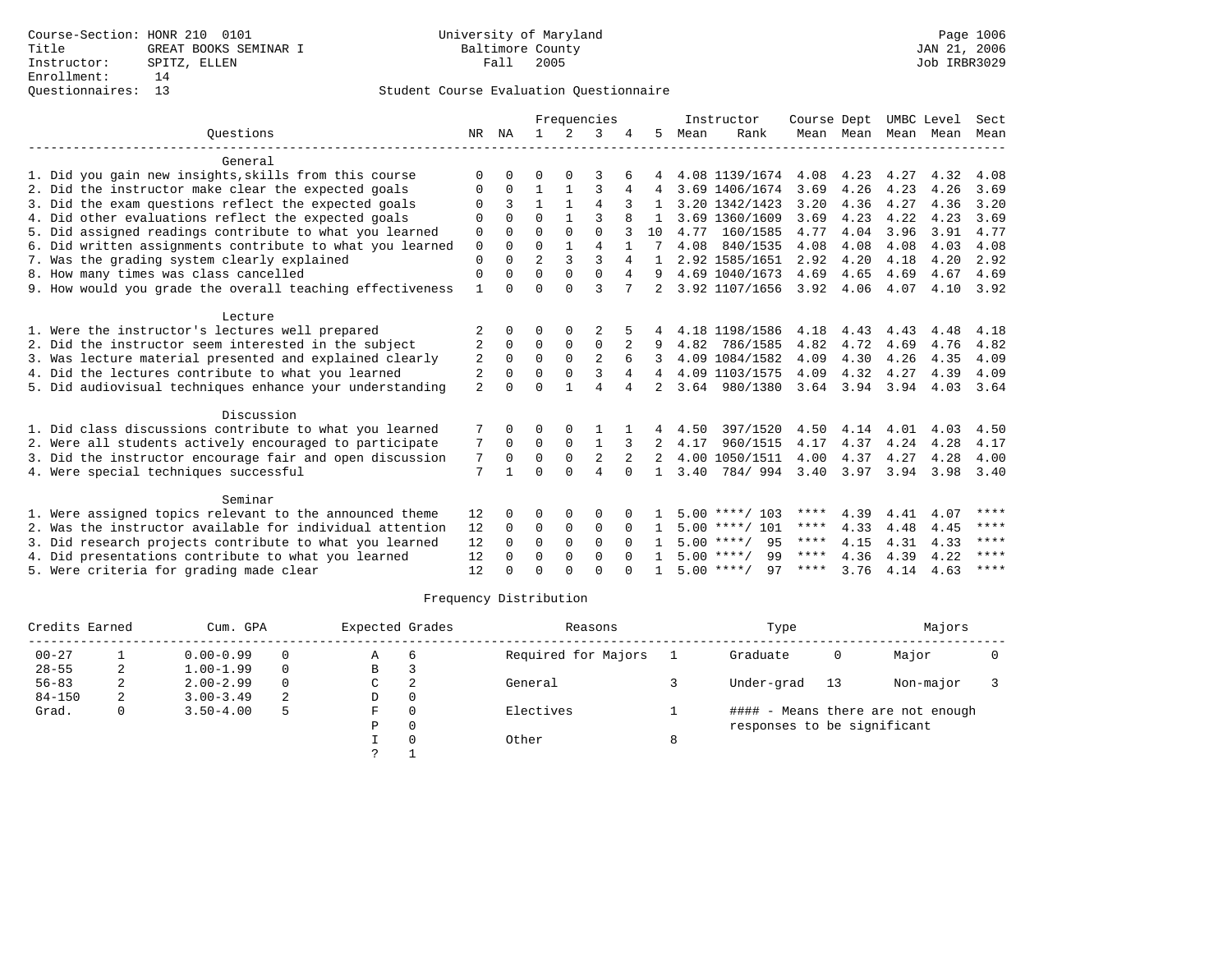|                |                                                                                                                                        |              |             |          |                |             |      |          |                                                                      |                                   |                     |                           | Sect                               |
|----------------|----------------------------------------------------------------------------------------------------------------------------------------|--------------|-------------|----------|----------------|-------------|------|----------|----------------------------------------------------------------------|-----------------------------------|---------------------|---------------------------|------------------------------------|
|                | NA                                                                                                                                     | $\mathbf{1}$ | 2           | 3        |                | 5           | Mean | Rank     |                                                                      |                                   | Mean                |                           | Mean                               |
|                |                                                                                                                                        |              |             |          |                |             |      |          |                                                                      |                                   |                     |                           |                                    |
|                |                                                                                                                                        | O            |             |          |                |             | 4.75 |          | 4.75                                                                 | 4.23                              | 4.27                | 4.26                      | 4.75                               |
|                | $\Omega$                                                                                                                               | 0            |             | $\Omega$ |                |             | 4.38 | 776/1674 | 4.38                                                                 | 4.26                              | 4.23                | 4.21                      | 4.38                               |
|                | $\overline{a}$                                                                                                                         | $\Omega$     | $\Omega$    | $\Omega$ |                | 6           | 5.00 | 1/1423   | 5.00                                                                 | 4.36                              | 4.27                | 4.27                      | 5.00                               |
|                | $\cap$                                                                                                                                 | $\Omega$     | $\Omega$    | $\cap$   |                |             | 4.88 | 136/1609 | 4.88                                                                 | 4.23                              | 4.22                | 4.27                      | 4.88                               |
|                | $\Omega$                                                                                                                               | $\Omega$     | $\Omega$    | $\Omega$ | 2              | 6           | 4.75 | 167/1585 | 4.75                                                                 | 4.04                              | 3.96                | 3.95                      | 4.75                               |
| 1              | $\cap$                                                                                                                                 | $\Omega$     | $\Omega$    | 1        | $\overline{2}$ | 5           | 4.50 | 373/1535 | 4.50                                                                 | 4.08                              | 4.08                | 4.15                      | 4.50                               |
|                |                                                                                                                                        | $\Omega$     |             |          |                | 5           | 4.25 | 866/1651 | 4.25                                                                 | 4.20                              | 4.18                | 4.16                      | 4.25                               |
|                | $\Omega$                                                                                                                               | $\Omega$     | $\Omega$    | $\Omega$ | $\Omega$       | 8           | 5.00 | 1/1673   | 5.00                                                                 | 4.65                              | 4.69                | 4.68                      | 5.00                               |
| $\overline{2}$ | $\Omega$                                                                                                                               |              | $\cap$      | $\Omega$ |                | 5           | 4.29 | 680/1656 |                                                                      | 4.06                              | 4.07                | 4.07                      | 4.29                               |
|                |                                                                                                                                        |              |             |          |                |             |      |          |                                                                      |                                   |                     |                           |                                    |
|                |                                                                                                                                        |              |             |          |                |             | 5.00 | 1/1586   | 5.00                                                                 | 4.43                              | 4.43                | 4.42                      | 5.00                               |
|                | $\Omega$                                                                                                                               | $\Omega$     | $\mathbf 0$ | 0        |                | 8           | 5.00 | 1/1585   | 5.00                                                                 | 4.72                              | 4.69                | 4.66                      | 5.00                               |
| 1              | $\Omega$                                                                                                                               | $\Omega$     | $\Omega$    | $\Omega$ | 2              | 6           | 4.75 | 313/1582 | 4.75                                                                 | 4.30                              | 4.26                | 4.26                      | 4.75                               |
| 1              | $\Omega$                                                                                                                               | $\Omega$     | $\Omega$    | $\Omega$ |                |             | 4.88 | 203/1575 | 4.88                                                                 | 4.32                              | 4.27                | 4.25                      | 4.88                               |
| $\mathbf{1}$   | $\mathfrak{D}$                                                                                                                         |              | $\cap$      | $\Omega$ | 2              | २           | 4.00 | 666/1380 | 4.00                                                                 | 3.94                              | 3.94                | 4.01                      | 4.00                               |
|                |                                                                                                                                        |              |             |          |                |             |      |          |                                                                      |                                   |                     |                           |                                    |
| 3              |                                                                                                                                        | ∩            |             | $\Omega$ |                |             | 4.83 | 173/1520 | 4.83                                                                 | 4.14                              | 4.01                | 4.09                      | 4.83                               |
| 3              | $\Omega$                                                                                                                               | $\Omega$     | $\Omega$    | 0        | $\Omega$       | 6           | 5.00 | 1/1515   | 5.00                                                                 | 4.37                              | 4.24                | 4.32                      | 5.00                               |
| 3              | $\Omega$                                                                                                                               | $\Omega$     | $\Omega$    | $\Omega$ |                | 5.          | 4.83 | 323/1511 | 4.83                                                                 | 4.37                              | 4.27                | 4.34                      | 4.83                               |
| 4              | $\Omega$                                                                                                                               | $\Omega$     | $\Omega$    | $\Omega$ | $\Omega$       | 5           | 5.00 |          | 5.00                                                                 | 3.97                              | 3.94                | 3.96                      | 5.00                               |
|                |                                                                                                                                        |              |             |          |                |             |      |          |                                                                      |                                   |                     |                           |                                    |
|                |                                                                                                                                        |              | $\Omega$    | $\Omega$ |                |             | 4.80 |          |                                                                      |                                   |                     |                           | 4.80                               |
| 5              |                                                                                                                                        | 0            | 0           | 0        |                |             | 4.67 | 51/ 101  | 4.67                                                                 | 4.33                              | 4.48                | 4.30                      | 4.67                               |
| 6              |                                                                                                                                        | $\Omega$     | $\Omega$    | $\Omega$ |                |             |      | 95       | ****                                                                 | 4.15                              |                     |                           | ****                               |
|                |                                                                                                                                        | $\Omega$     | $\Omega$    | $\Omega$ |                |             |      | 99       | ****                                                                 | 4.36                              | 4.39                | 4.29                      | ****                               |
|                | $\mathfrak{D}$                                                                                                                         | $\Omega$     |             |          |                | $\cap$      |      | 97       | ****                                                                 | 3.76                              | 4.14                | 3.48                      | $***$ * * *                        |
|                | NR<br>6. Did written assignments contribute to what you learned<br>9. How would you grade the overall teaching effectiveness<br>4<br>6 | 2            |             |          |                | Frequencies |      |          | Instructor<br>39/103<br>$4.50$ ****/<br>$5.00$ ****/<br>$3.00$ ****/ | 298/1674<br>4.29<br>1/994<br>4.80 | Course Dept<br>4.39 | Mean Mean<br>4.41<br>4.31 | UMBC Level<br>Mean<br>4.10<br>3.91 |

|            | Credits Earned<br>Cum. GPA |                                |          | Expected Grades |     | Reasons             |   | Type                        | Majors |                                   |  |
|------------|----------------------------|--------------------------------|----------|-----------------|-----|---------------------|---|-----------------------------|--------|-----------------------------------|--|
| $00 - 27$  |                            | $0.00 - 0.99$<br>$\Omega$<br>Α |          |                 | - 6 | Required for Majors |   | Graduate                    | 0      | Major                             |  |
| $28 - 55$  | 0                          | $1.00 - 1.99$                  | $\Omega$ | В               | 2   |                     |   |                             |        |                                   |  |
| $56 - 83$  |                            | $2.00 - 2.99$                  | $\Omega$ | C               |     | General             |   | Under-grad                  | 9      | Non-major                         |  |
| $84 - 150$ |                            | $3.00 - 3.49$                  | $\Omega$ | D               |     |                     |   |                             |        |                                   |  |
| Grad.      | 0                          | $3.50 - 4.00$                  | 6        | F               |     | Electives           |   |                             |        | #### - Means there are not enough |  |
|            |                            |                                |          | P               |     |                     |   | responses to be significant |        |                                   |  |
|            |                            |                                |          |                 |     | Other               | 6 |                             |        |                                   |  |
|            |                            |                                |          |                 |     |                     |   |                             |        |                                   |  |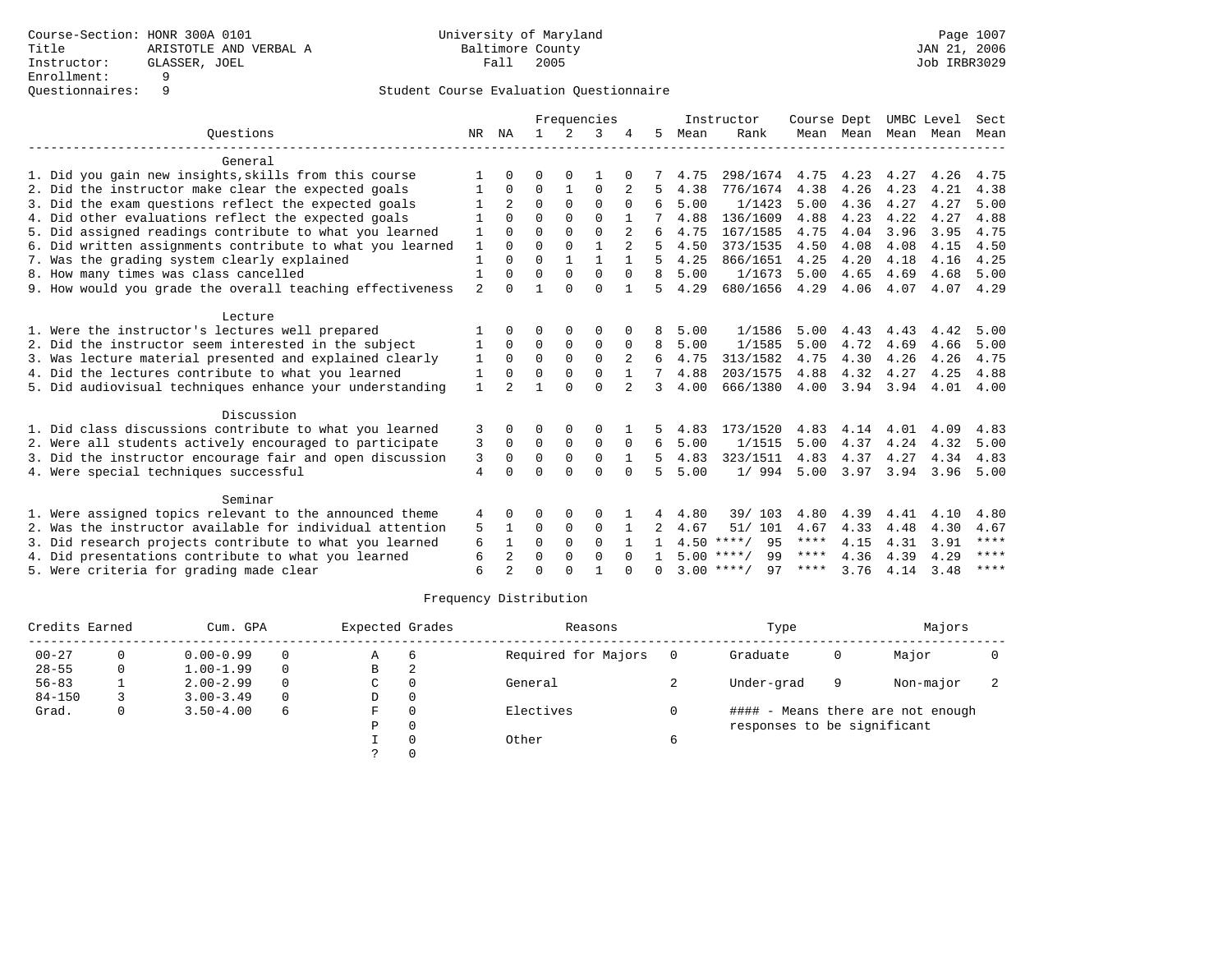|                                                           |                |                |              |               | Frequencies    |              |    |      | Instructor         | Course Dept |           | UMBC Level |      | Sect        |
|-----------------------------------------------------------|----------------|----------------|--------------|---------------|----------------|--------------|----|------|--------------------|-------------|-----------|------------|------|-------------|
| Ouestions                                                 | NR             | ΝA             | $\mathbf{1}$ | $\mathcal{L}$ | 3              |              | 5. | Mean | Rank               |             | Mean Mean | Mean       | Mean | Mean        |
| General                                                   |                |                |              |               |                |              |    |      |                    |             |           |            |      |             |
| 1. Did you gain new insights, skills from this course     |                | O              | O            | $\Omega$      |                |              | 13 | 4.61 | 471/1674           | 4.61        | 4.23      | 4.27       | 4.26 | 4.61        |
| 2. Did the instructor make clear the expected goals       | $\overline{2}$ | $\Omega$       | $\Omega$     | $\mathbf{1}$  | $\mathbf{1}$   | 9            |    | 4.22 | 968/1674           | 4.22        | 4.26      | 4.23       | 4.21 | 4.22        |
| 3. Did the exam questions reflect the expected goals      |                | 17             | $\Omega$     | $\Omega$      | $\Omega$       | $\Omega$     |    |      | $5.00$ ****/1423   | $***$ * * * | 4.36      | 4.27       | 4.27 | $***$       |
| 4. Did other evaluations reflect the expected goals       | $\overline{2}$ | 2              | $\Omega$     | $\Omega$      | $\overline{4}$ |              |    | 4.31 | 771/1609           | 4.31        | 4.23      | 4.22       | 4.27 | 4.31        |
| 5. Did assigned readings contribute to what you learned   | 2              | $\Omega$       | $\Omega$     | $\mathbf{1}$  | $\overline{2}$ | 6            | 9  | 4.28 | 539/1585           | 4.28        | 4.04      | 3.96       | 3.95 | 4.28        |
| 6. Did written assignments contribute to what you learned | $\overline{2}$ | $\overline{a}$ | $\Omega$     | $\Omega$      | $\Omega$       |              | q  | 4.56 | 319/1535           | 4.56        | 4.08      | 4.08       | 4.15 | 4.56        |
| 7. Was the grading system clearly explained               | $\overline{c}$ | 3              | 1            | 3             | $\mathbf{3}$   | 3            |    |      | 3.53 1430/1651     | 3.53        | 4.20      | 4.18       | 4.16 | 3.53        |
| 8. How many times was class cancelled                     | $\overline{3}$ | $\Omega$       | $\Omega$     | $\Omega$      | $\Omega$       | 8            | 9  |      | 4.53 1189/1673     | 4.53        | 4.65      | 4.69       | 4.68 | 4.53        |
| 9. How would you grade the overall teaching effectiveness | 5              | $\Omega$       | $\Omega$     | $\Omega$      | $\mathbf{1}$   | 8            | 6  | 4.33 | 615/1656           | 4.33        | 4.06      | 4.07       | 4.07 | 4.33        |
| Lecture                                                   |                |                |              |               |                |              |    |      |                    |             |           |            |      |             |
| 1. Were the instructor's lectures well prepared           | 2              | 0              | O            | $\Omega$      |                |              |    | 4.56 | 805/1586           | 4.56        | 4.43      | 4.43       | 4.42 | 4.56        |
| 2. Did the instructor seem interested in the subject      | 2              | $\Omega$       | 0            | $\Omega$      | $\Omega$       |              | 17 | 4.94 | 340/1585           | 4.94        | 4.72      | 4.69       | 4.66 | 4.94        |
| 3. Was lecture material presented and explained clearly   | 2              | $\Omega$       | $\Omega$     | $\Omega$      | $\mathbf{1}$   |              | 11 | 4.56 | 578/1582           | 4.56        | 4.30      | 4.26       | 4.26 | 4.56        |
| 4. Did the lectures contribute to what you learned        | 2              | $\Omega$       | $\Omega$     | $\Omega$      | $\overline{2}$ |              | 15 | 4.72 | 407/1575           | 4.72        | 4.32      | 4.27       | 4.25 | 4.72        |
| 5. Did audiovisual techniques enhance your understanding  | $\overline{a}$ | ς              | $\cap$       | ∩             |                |              | 13 | 4.80 | 114/1380           | 4.80        | 3.94      | 3.94       | 4.01 | 4.80        |
| Discussion                                                |                |                |              |               |                |              |    |      |                    |             |           |            |      |             |
| 1. Did class discussions contribute to what you learned   | 4              | <sup>0</sup>   | O            |               |                |              | 12 | 4.56 | 361/1520           | 4.56        | 4.14      | 4.01       | 4.09 | 4.56        |
| 2. Were all students actively encouraged to participate   | 5              | $\Omega$       | $\Omega$     | $\Omega$      | $\Omega$       |              | 14 | 4.93 | 145/1515           | 4.93        | 4.37      | 4.24       | 4.32 | 4.93        |
| 3. Did the instructor encourage fair and open discussion  | 5              | $\Omega$       | $\Omega$     | $\Omega$      | $\Omega$       | $2^{1}$      | 13 | 4.87 | 289/1511           | 4.87        | 4.37      | 4.27       | 4.34 | 4.87        |
| 4. Were special techniques successful                     | 5              | R              | $\Omega$     | $\Omega$      | 1              |              | 4  | 4.43 | 270/994            | 4.43        | 3.97      | 3.94       | 3.96 | 4.43        |
| Seminar                                                   |                |                |              |               |                |              |    |      |                    |             |           |            |      |             |
| 1. Were assigned topics relevant to the announced theme   | 17             | 0              | O            | $\Omega$      | $\Omega$       |              |    |      | $5.00$ ****/ 103   | ****        | 4.39      | 4.41       | 4.10 | ****        |
| 2. Was the instructor available for individual attention  | 17             | $\Omega$       | 0            | $\mathbf 0$   | 1              | $\Omega$     |    |      | $4.33$ ****/ 101   | ****        | 4.33      | 4.48       | 4.30 | $***$ * * * |
| 3. Did research projects contribute to what you learned   | 17             | $\Omega$       | $\Omega$     | $\Omega$      | $\Omega$       |              |    |      | 95<br>$4.67$ ****/ | ****        | 4.15      | 4.31       | 3.91 | ****        |
| 4. Did presentations contribute to what you learned       | 17             | 0              | $\Omega$     | $\Omega$      | $\Omega$       |              |    |      | $5.00$ ****/<br>99 | ****        | 4.36      | 4.39       | 4.29 | ****        |
| 5. Were criteria for grading made clear                   | 17             | U              | $\cap$       |               |                | <sup>n</sup> |    |      | $3.33***/$<br>97   | ****        | 3.76      | 4.14       | 3.48 | $***$ * * * |

|            | Credits Earned<br>Cum. GPA |               |          |   | Expected Grades | Reasons             |   | Type                        |    | Majors                            |  |
|------------|----------------------------|---------------|----------|---|-----------------|---------------------|---|-----------------------------|----|-----------------------------------|--|
| $00 - 27$  |                            | $0.00 - 0.99$ | $\Omega$ | Α | 12              | Required for Majors |   | Graduate                    | 0  | Major                             |  |
| $28 - 55$  | ∠                          | $1.00 - 1.99$ | $\Omega$ | B |                 |                     |   |                             |    |                                   |  |
| $56 - 83$  | 6                          | $2.00 - 2.99$ |          | C |                 | General             |   | Under-grad                  | 20 | Non-major                         |  |
| $84 - 150$ |                            | $3.00 - 3.49$ | 2        | D |                 |                     |   |                             |    |                                   |  |
| Grad.      | O                          | $3.50 - 4.00$ | 9        | F |                 | Electives           |   |                             |    | #### - Means there are not enough |  |
|            |                            |               |          | P |                 |                     |   | responses to be significant |    |                                   |  |
|            |                            |               |          |   |                 | Other               | Q |                             |    |                                   |  |
|            |                            |               |          |   |                 |                     |   |                             |    |                                   |  |